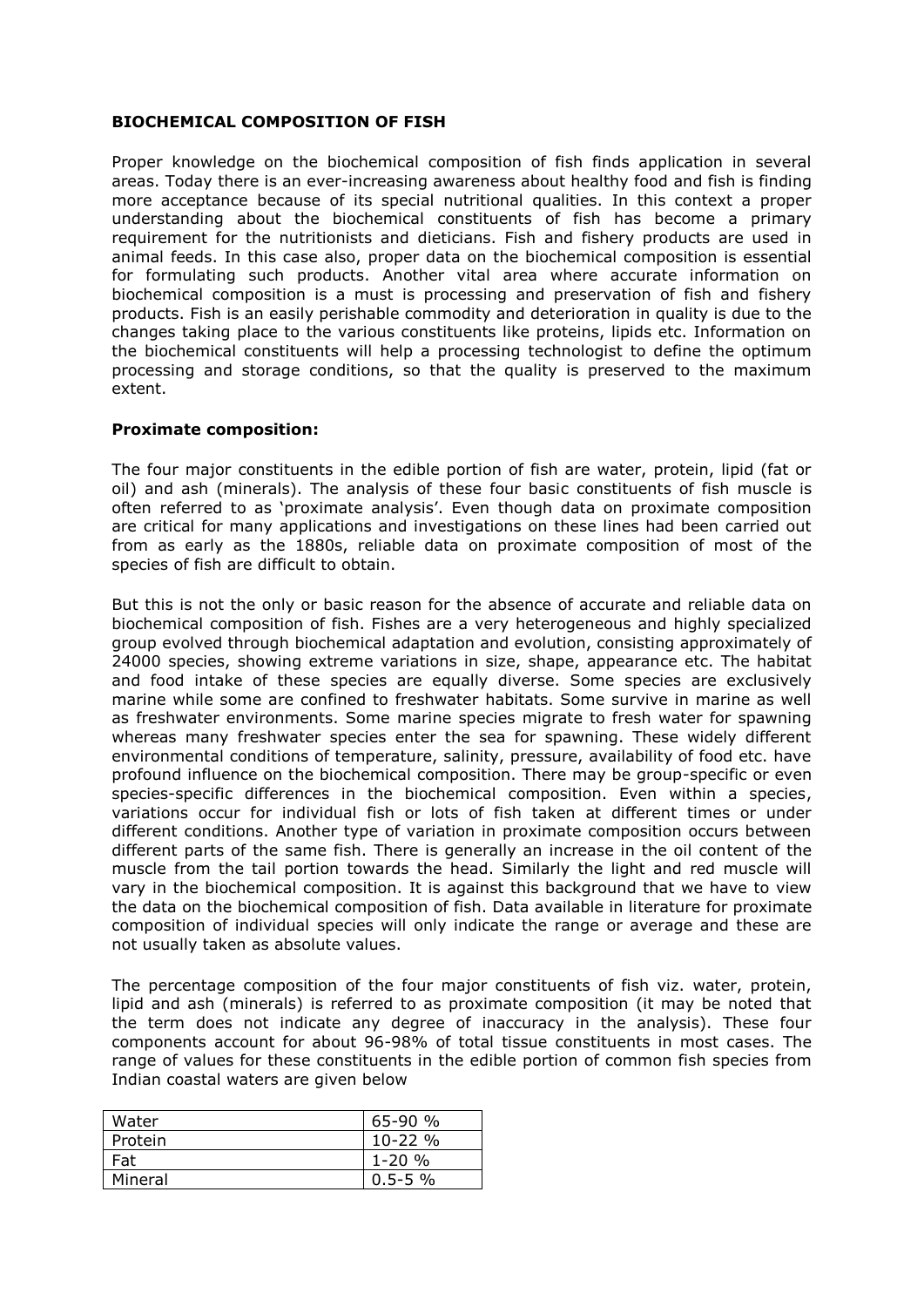Carbohydrates, vitamins, nucleotides, other non-protein nitrogenous compounds etc. are also present in small quantities. Though quantitatively minor components, these play vital roles in maintaining the system and thus are essential for growth and development of the organisms.

#### **Water in fish tissue**

Water is essential for all living systems. Body fluids act as medium of transport of nutrients, metabolites etc. and water is the major component in these fluids. It is required for the normal functioning of many biological molecules. Proteins, for example, can maintain its native form and normal functions only in presence of water. The proportion of water in the flesh varies widely, though in a majority of cases the variation is much narrower, between 70-80%. One of the examples of very high water content is Bombay duck *(Harpodon nehereus)* a species found abundantly along the north-west coast of India, in which case the muscle tissue contains about 90% water. Water is present in two forms in the tissues, bound to the proteins and in the free form. These forms have well defined biological roles. Water is lost from the tissue in many ways during processing and this may affect the quality, especially the texture of the processed products.

There exists an inverse relationship between the water content and lipid content of fish, such that the sum of the percentages of the two approximates 80 percent. The summation of oil and water, however, is not necessarily constant and frequently spans a range of 78 to 85 percent

# **Lipids**

Lipids include a wide heterogeneous group of compounds. Lipids are defined as the fraction of any biological material extractable by solvents of low polarity. As can be seen, the definition itself is not a precise one, but that is thought to be the best to include all compounds belonging to this group. Any material extracted with 'fat solvents' like ethyl alcohol, ether, chloroform, hexane, petroleum ether etc. is classified as a lipid. The important type of compounds included in this group are fatty acids, glycerides, phosphoglycerides, sphingolipids, aliphatic alcohols and waxes, steroids and combination of the above type of compounds with proteins, peptides carbohydrates etc. In the case of fish tissues, the major components of lipids are triacylglycerol and phosphoglycerides, both containing long chain fatty acids. Smaller proportions of other components are also present.

Variations in the lipid content are much wider than that in protein. Fish with fat content as low as 0.5% and as high as 16-18% are of common occurrence. In many species, there is a build up of lipids during the feeding season and decrease during spawning. In fatty fish like oil sardine, mackerel, herring etc. the main site of storage of lipids is the muscle. The lipid content such fish show wide variations with season and sexual maturity. The lipid content of the muscle of oil sardine (Sardinella longiceps) is about 3- 4% in June-July, which increases to about 18% by November-December

In animals energy is stored mainly as fat. When excess energy is available from food, it is stored as fat and it is utilized during periods of low energy availability. This is true in the case of fish also. The storage sites for fat (fat depot) are different for different species. In some cases it is the liver and in some other cases it is the adipose tissue. In a great majority of cases, the depot fat is mainly triacylglycerol.

Phospholipids, another important constituents of lipids are essential components of cell membranes. It is the lipid-globular protein mosaic structure that determines important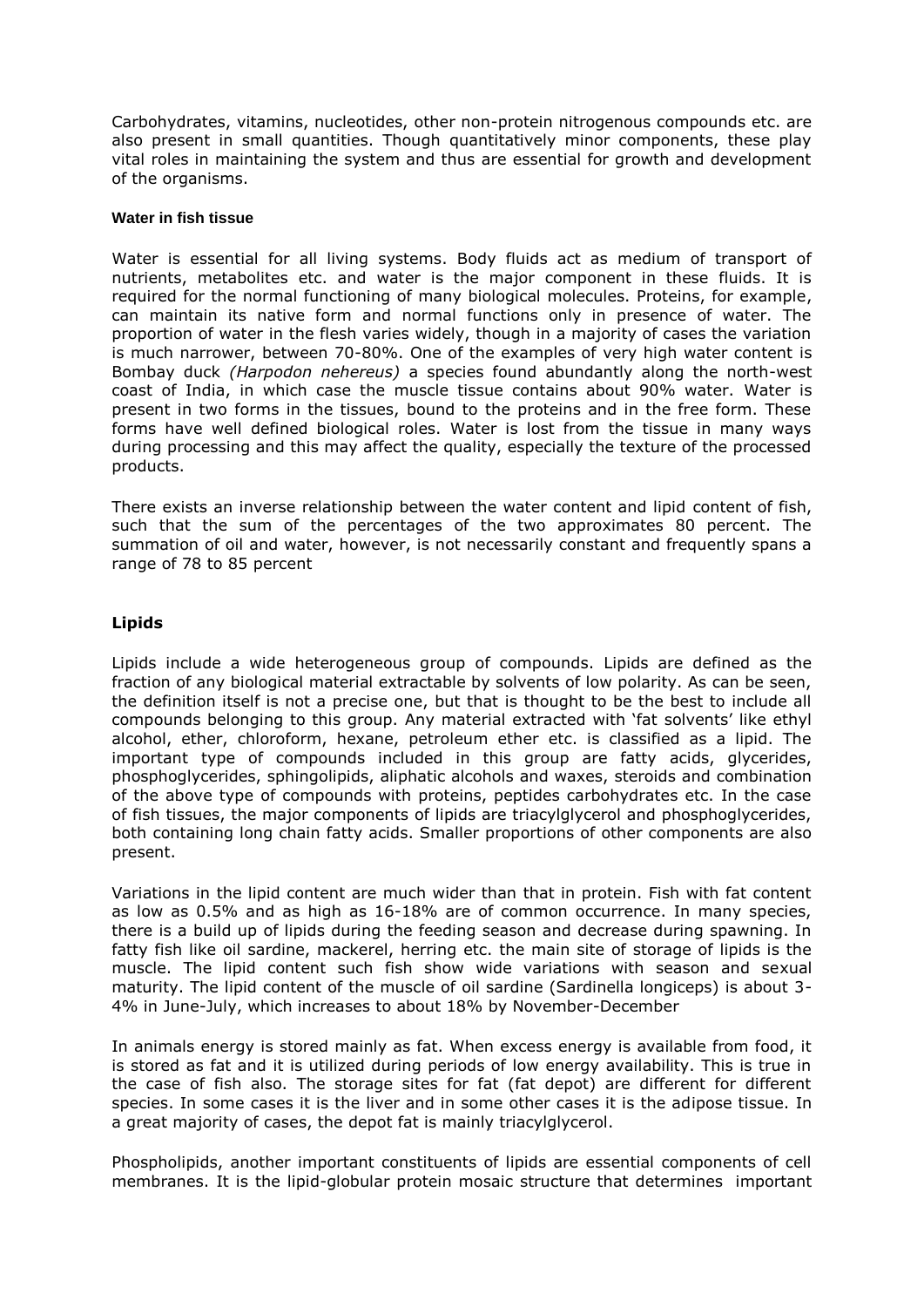functions like permeability of cell membranes, transport of various substances into and outside the cell. Various types of phospholipids are essential for the proper functioning of the cell. Unlike in the case of depot fat, the proportions of phospholipids do not show wide variation. Normally it is in the range of 0.5 to 1% of tissue.

## **Changes to lipids during processing/storage**

Two types changes take place to lipids during processing and preservation of fish, hydrolysis and oxidation. Lipid hydrolysis results in release of free fatty acids and these free fatty acids cause protein denaturation. Denatured protein looses its characteristic properties and this leads to loss of quality, especially the texture. Lipid hydrolysis in the tissue is mainly due to the action of lipases and the activity of these enzymes will be low at low temperatures. Thus lipid hydrolysis and consequent deterioration of quality will be minimum in products kept at low temperatures (about  $-18$  to  $-20$ °C).

Oxidative changes to lipids is a serious and complex problem. Due to the high degree of unsaturation of the fatty acids present in fish lipids, its susceptibility to oxidation is extremely high.Contact with oxygen or other oxidizing agents will initiate oxidation and elevated temperatures, catalysts like copper or iron etc. will accelerate the process.A more, complex situation is that the oxidation reaction will propagate itself through free radical mechanism.The products of oxidation will impart off flavour to fishery products (oxidative rancidity) and in advanced stages of oxidation, the products formed will be even toxic. It is a chain reaction, which progresses through the propagation of free radicals. The process is characterized by an induction period, during which the oxidation is slow, followed by an accelerating rate of oxygen absorption with concurrent development of hydroperoxides, which are the primary products of oxidation. The hydroperoxides undergo decomposition to various products like aldehydes, ketones, alcohols, carboxylic acids etc. some of which are volatile and some, non-volatile. The number and nature of these decomposition products depend on the position of the double bond being oxidized and the conditions under which the hydroperoxides are decomposed. The rancid flavour is the net result of these changes. Further oxidation of highly unsaturated fatty acids will lead to formation of polymerized products and under these conditions fish or oil will become totally unacceptable.

Presence of air, elevated temperature, catalysts etc. are the main agents which promote oxidation. Avoiding these conditions can minimize the risk of oxidation. Another effective method of preventing oxidative degradation is the use of antioxidants. Antioxidants prevent or retard the propagation of free radical chain reaction and thus minimize the damage caused by oxidation. Several naturally occurring and synthetic antioxidants like tocopherols, butylated hydroxyanisol (BHA), butylated hydroxytoluene (BHT), propyl gallate etc. are used (usually 0.1 to 0.2%) during the processing of fish oils.

## **Fatty acid composition of fish lipids**

The major chemical entity in most lipid molecules like glycerides, phospholipids, wax esters is fatty acid. The nature of the fatty acids present in fish lipids is very complex. Fatty acids with carbon chain varying from 10 to 22 and unsaturation varying from 0-6 double bonds are of common occurrence. A great majority of the fatty acids, whether saturated or unsaturated, have an even number of carbon atoms in the molecules. Odd numbered acids are present, but quantitatively, they are very insignificant. Another important characteristic is that in the unsaturated acids which have more than one double bond (polyunsaturated), the double bonds are separated by a methylene group and have cis-configuration. The proportion of trans isomers is usually very negligible. High degree of unsaturation, with 5 or 6 double bonds per molecule is very common and abundant in fish, which is seldom observed in the lipids of other animals or plants of terrestrial origin. These features make the fatty acids of fish unique.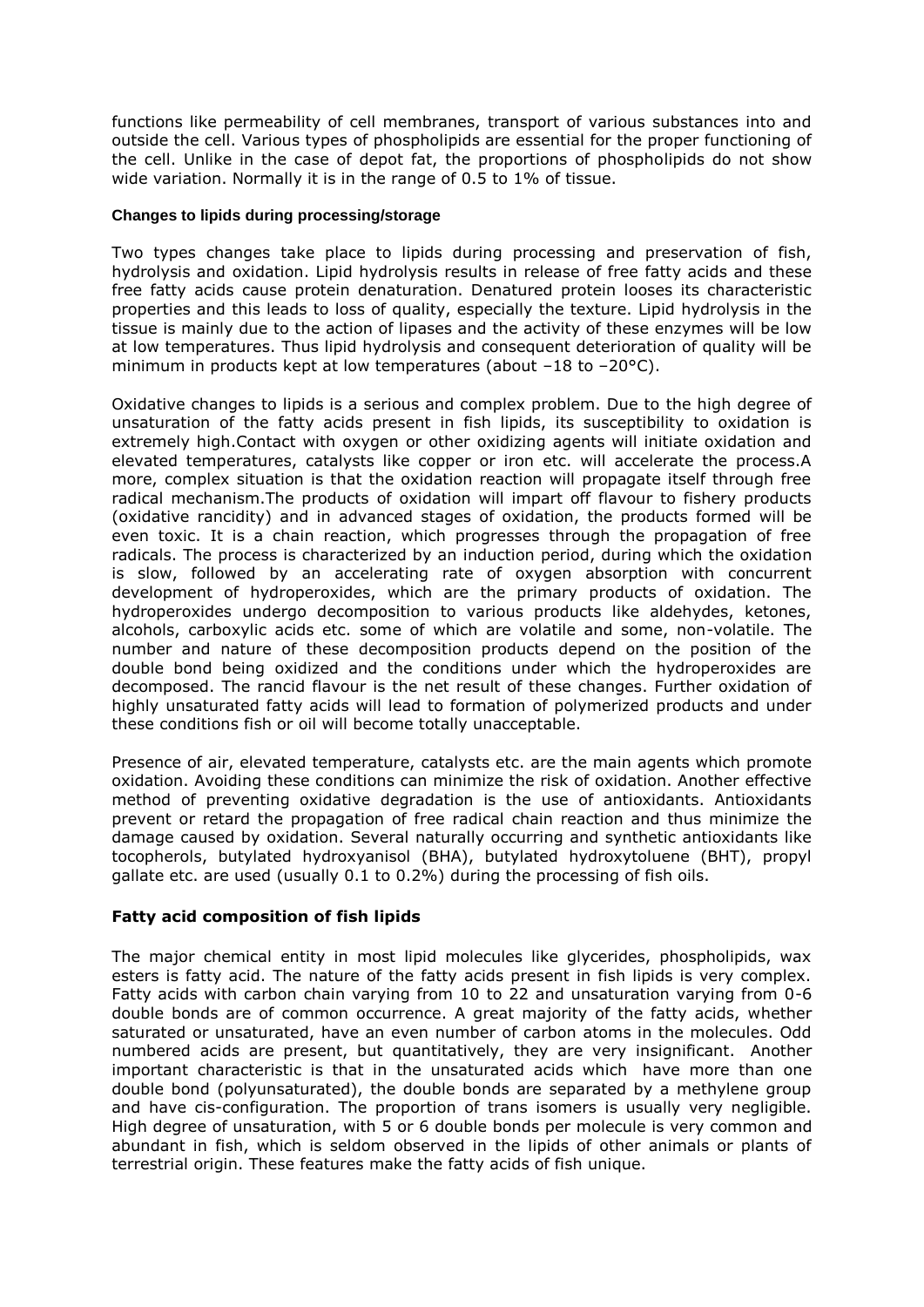As in the case of lipid content, the fatty acid composition of fish lipids also shows wide variations. Proportion of individual fatty acids may vary from species to species. Even within the same species this composition may vary depending factors like feed intake, spawning migration etc. Commercially produced fish oils made from the same species of fish often vary quite widely in fatty acid composition and there is, at times, quite significant variation in fatty acid composition of the same species from year to year. The fatty acid profile of depot lipids is different from that of other tissue lipids. Depot lipids generally are richer in saturated acids when compared with lipids muscle tissue.

The number of fatty acids present in the lipids of any species is quite high. About fifty different acids (including isomeric forms) have been identified in some species. However, a comparatively small number of acids account for about 85-90% of the total fatty acids. Myristic, palmitic and stearic acids are the important saturated acids present in fish from Indian waters. Among the monounsaturated group, palmitoleic and oleic acids are the important members and in the polyunsaturated group, arachidonic acid, eicosapentaenoic acid (EPA) and docosahexaenoic acid (DHA) are the major components

#### Seafood Enzymes

Enzymes are ubiquitous in living systems and are the agents that make chemical reactions possible in a diversity of life forms. Enzymes of fish and other marine organisms are comparatively less studied group of enzymes. Fish are poikilothermal animals and their enzymes are accordingly cold adapted.

As a general rule, fish and shellfish are more perishable than other food myosystems. Autolysis or endogenous biochemical reactions catalyzed by enzymes are responsible for the loss of prime quality in seafood. Accordingly the development of methods to preserve the quality of fish must evolve from an understanding of seafood enzymes and aim to target key enzyme catalyzed reactions that contribute to loss of appearance, flavour, texture, nutrition and functional properties.

Scientists have isolated and identified a number of important enzymes in fish and shellfish. Gold fish and shrimp contain enzymes needed to convert carotenes to Xanthophylls (eg. Red astaxanthine). Astaxanthine is known for its immune stimulating effect. Some fish are called Inosine accumulators, as they do not form hypoxanthine from 'inosine', insitu in post-mortem muscle. The activities of antioxidant enzymes such as hepatic catalase, glutathione peroxidase, glutathione S transferase etc are found to vary considerably among species of fish. The muscles of some mollusks, notably tidal organisms, accumulate metabolites other than lactate (eg. Pyruvate, succinate, alanine, octopine during anaerobic glycolysis) reflecting a different enzyme pattern.

A novel cysteine protease is reported to present at high concentrations in the dark muscles of several fish. Examples of other enzymes that are noteworthy to seafood technologists include phenolase in crustacean species pertaining to browning reaction, thiaminase in some fish and shellfish, carnosinase in Anguillidae and TMAO dimethylase in a state of the state of the state of the state of the state of the state of the state of the state of the s Numerous enzymes influence the physical properties of seafood. Among the most important enzymes that can influence the seafood texture are those involved with energy metabolism and the onset of rigor mortis, endogenous and exogenous proteolytic enzymes and trans glutaminases. Among all the enzymes, the nucleotide degrading enzymes are comparatively well studied as they directly affect the quality of seafood during post mortem. After death ATP levels are quickly depleted as the muscle enters rigor mortis. Enzymatic catabolism of ATP and related compounds, determines the ultimate eating quality of fish. In post mortem muscle, the conversion of ATP to ADP, ADP to AMP, AMP to IMP takes place within 24 h or less. These changes are thought to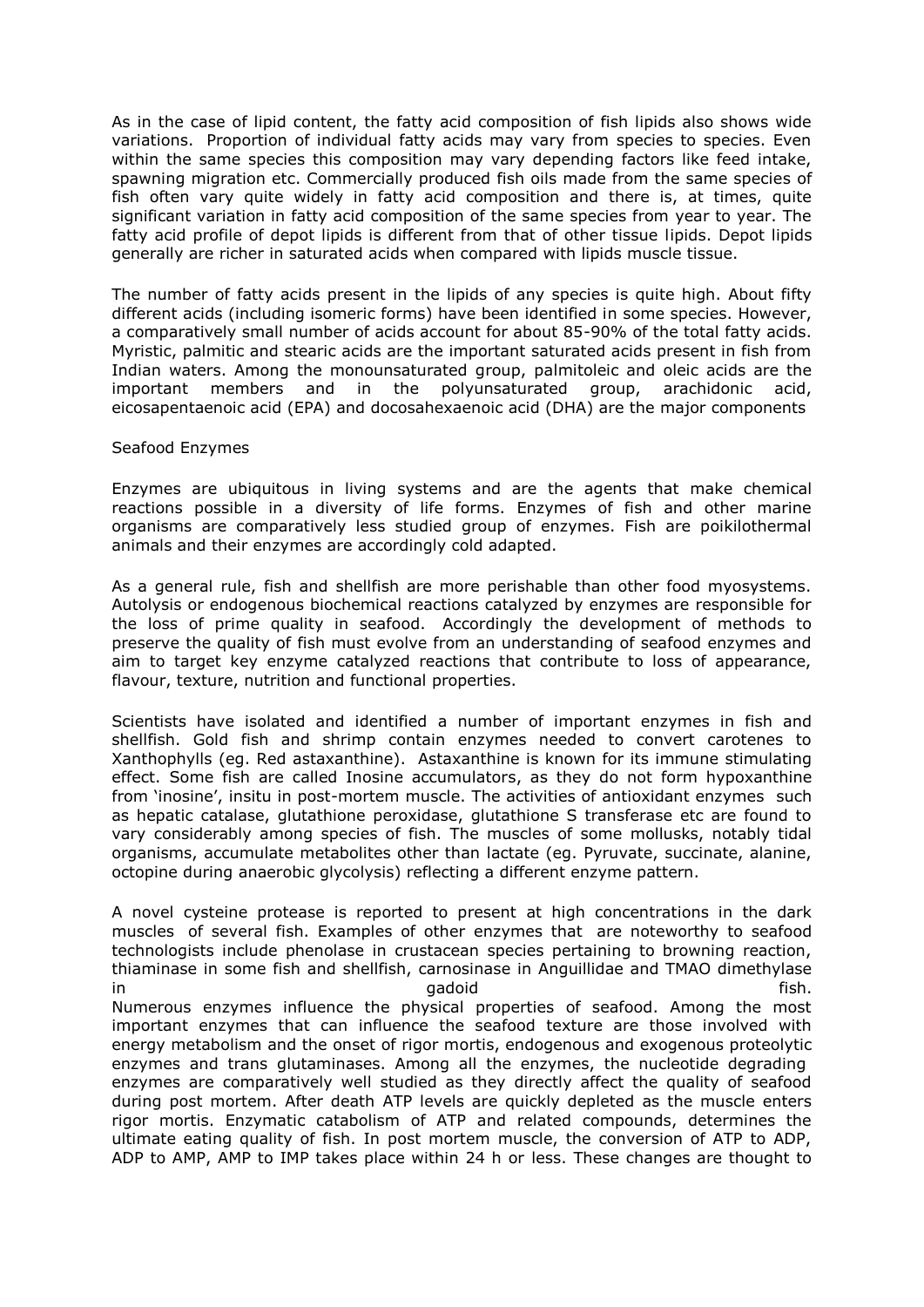be totally enzymatic. The enzymes, involved in the post mortem degradation are ATPase, AMP deaminase, 5 nucleotidase, Inosine nucleosidase and xanthine oxidase.

Another enzyme which is important in determining the quality of fish is myosin ATPase which favours protein denaturation. Inactivation of myosin ATPase in fish muscle to prevent or retard denaturation may be a method in the future to facilitate effective utilization of fish and shellfish.

There is increasing interest in recovering valuable byproducts such as enzymes and pharmaceuticals from fish processing wastes. The processing of marine animals generate byproducts such as fish guts, that can serve as sources of new enzymes. Certain digestive proteinases from marine arnimals are more efficient catalysts at low reaction temperature, more heat liable and have superior ability to denature native protein substrates. The comparative advantages of these proteinases over the existing commercial proteinases would make them the enzymes of choice for many food processors.

Lipases are enzymes are largely used in the pharmaceutical and the food industry. They are used for the preparation of pure drugs and for the production of fats and oils. Research on fish lipases to use it as drugs and for flavour, texture and fat modifications is being undertaken in many parts of the world. Fish phospholipases are lipolytic enzymes of great importance because of their role in diverse physiological functions, ranging from the biosynthesis of eicosanoids to the deterioration of fish during frozen storage. Unfortunately at present not enough information on fish phopholipases is available.

Biogenesis of aroma in freshly harvested fish is initiated by the position- specific peroxidation of poly unsaturated fatty acids by 12 and 15 lipoxygenases. Researchers have attempted to utilize fish derived lipoxygenase for generation of fish-like aroma.

Exploitation of fish and shellfish enzymes for biotechnological application in the food and feed industry is complicated by variable availability of raw material and expensive production process because of the comparatively low enzyme concentration. In future, some of these enzymes may be produced more profitably by recombinant DNA or gene technology. Another approach to enzyme engineering is the site directed mutagenesis, which makes small modifications in the nucleotide sequence of the gene.

#### **Pollutants and toxicants**

Proteins are complex organic nitrogenous substances formed from sub units called amino acids and found in the cells of all animals and plants.The term, protein is derived from the Greek world, protos, meaning first . This shows the importance of this group of compounds in the scheme of things in the living organism. Proteins occupy a central position in the architecture and functioning of living matter. The chemical and physical activities in the living organisms are catalyzed by enzymes, all of which are proteins.

Quantitatively, protein is the second major component in muscle tissues of fish and is generally present in the range of 16-18%. Protein content of fish is considered low if it is below 15%. The extent of variations in protein level is comparatively low. Feeding habits, spawning cycle etc. affect the level of protein in the tissues.

## **Classification of proteins**

And Proteins of fish muscle are classified into three groups based on their solubilities in salt solutions. The fractions soluble in salt solutions of low ionic strength  $($  <0.15) are